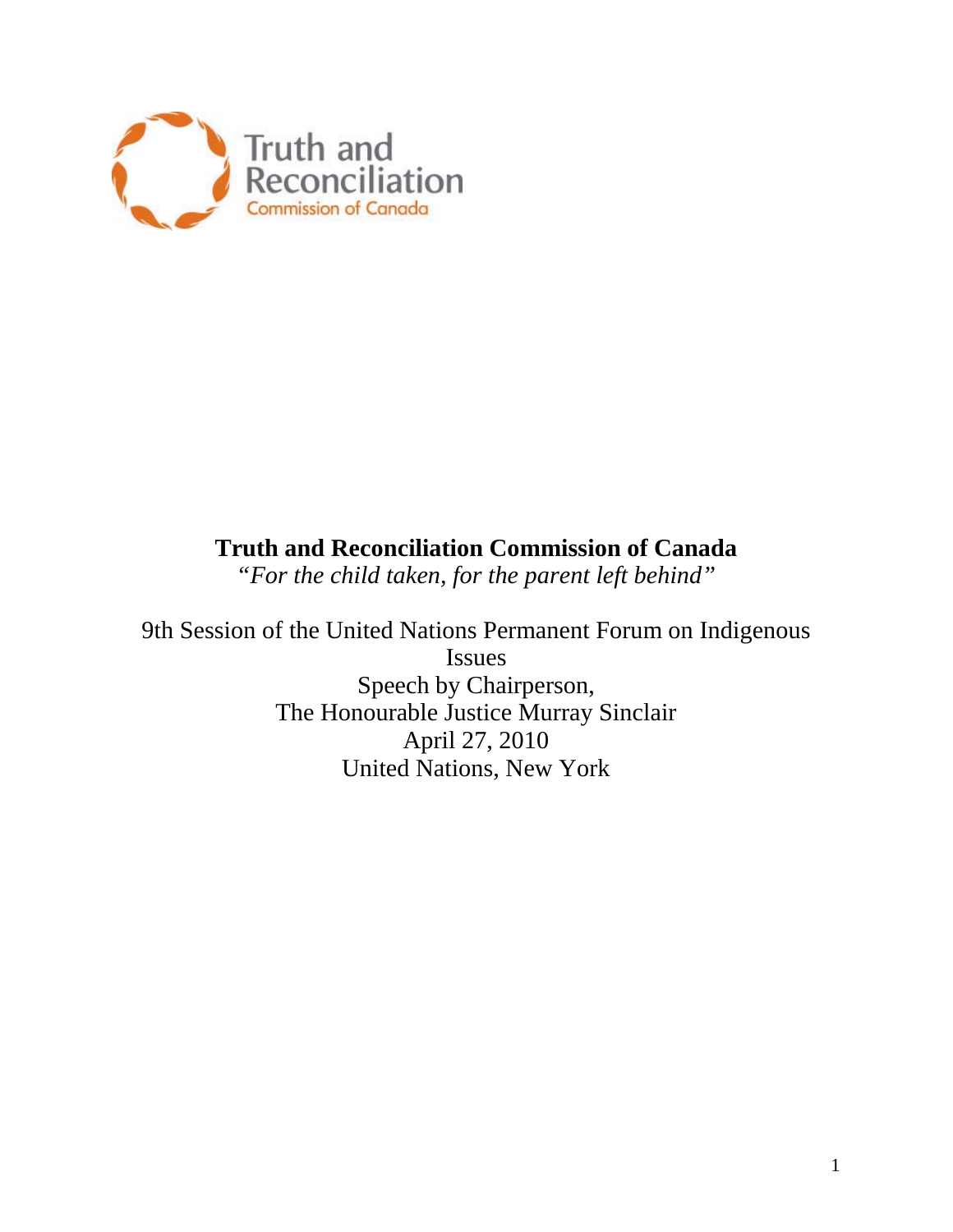Your Excellencies, expert members of the Permanent Forum, distinguished elders, ladies and gentlemen. Our delegation wishes to begin by thanking and honouring the Haudenoshaunee, the traditional caretakers of these territories.

I am Justice Murray Sinclair, Chairperson of the Truth and Reconciliation Commission of Canada. I am here with my fellow Commissioners Marie Wilson and Chief Wilton Littlechild representing Canada's Truth Commission.

Nous sommes reconnaissants d'avoir l'occasion d'être avec vous aujourd'hui pour cette importante rencontre. (We appreciate the opportunity to meet with you on this important occasion.)

We are here to talk to you today about Canada's experience with boarding schools – or residential schools as we call them. We are here to talk about shaping who we are as individuals, as communities, as cultures, and as nations. We are also going to talk about the role that the international community can play in the outcome of those issues.

Truth Commissions have functioned with varying degrees of success, around the world for many years. Those Commissions have come about primarily, because an act or policy of a government caused significant harm to its people, and such harm had to be acknowledged and addressed.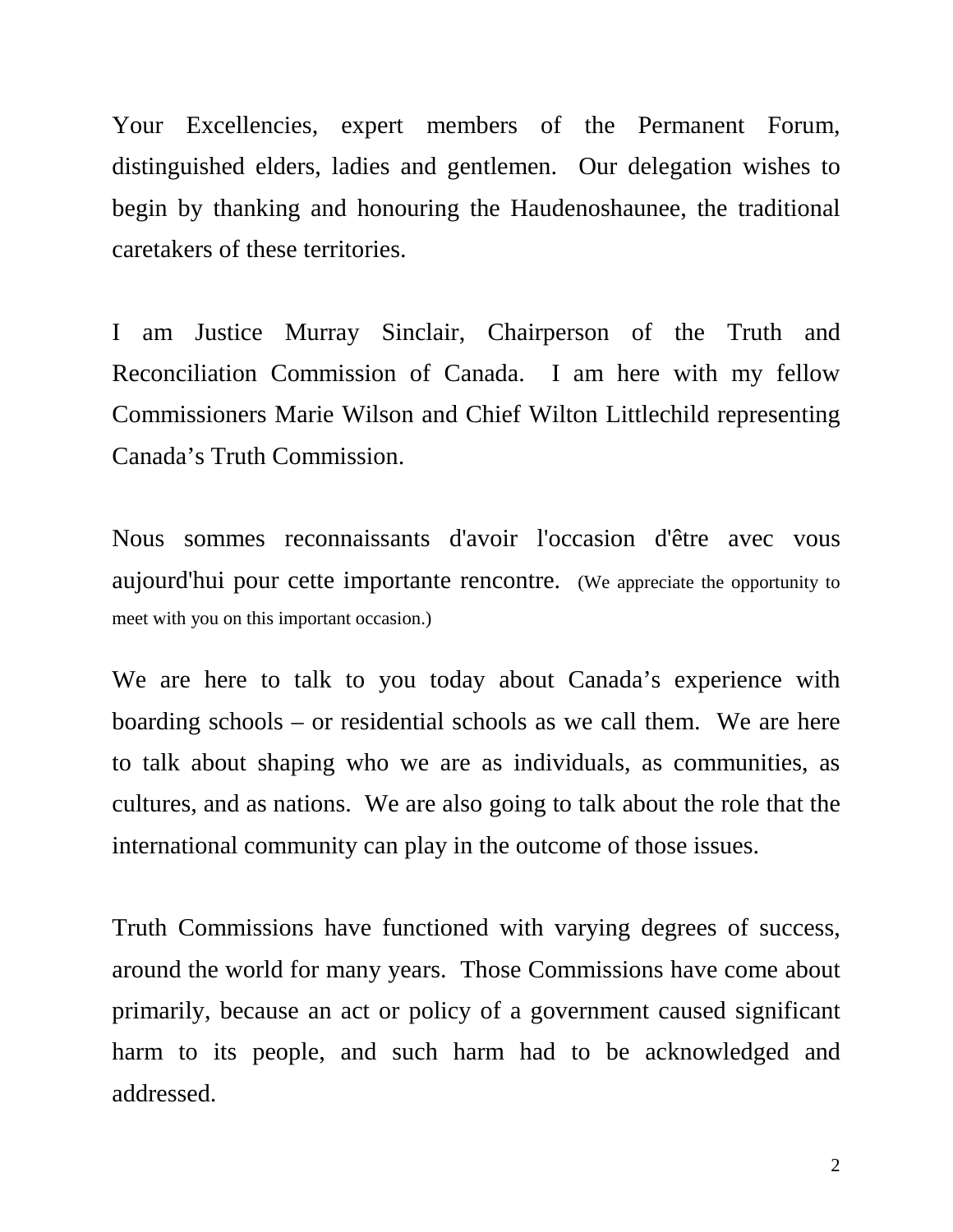Canada has experienced such harm for more than 150 years. During that time, Canada enforced a racist policy of assimilation against Indigenous Peoples through the use of boarding schools. The belief was that Indigenous Peoples were inferior and uncivilized and with the assistance of Church organizations, they could be Christianized, and therefore become civilized and equal.

The Canadian government stated early on, that, through their policy of assmiliation, within a century, Indian people would cease to exist.

The Government targeted children - the most vulnerable. Schools became the government's vehicle to enforce this process. The thinking of the day was to "Kill the Indian in the Child" so that within a few generations, Indigenous cultures, beliefs, languages, and distinct identities would be extinguished.

For roughly seven generations nearly every Indigenous child in Canada was sent to a residential school. They were taken from their families, tribes and communities, and forced to live in those institutions of assimilation.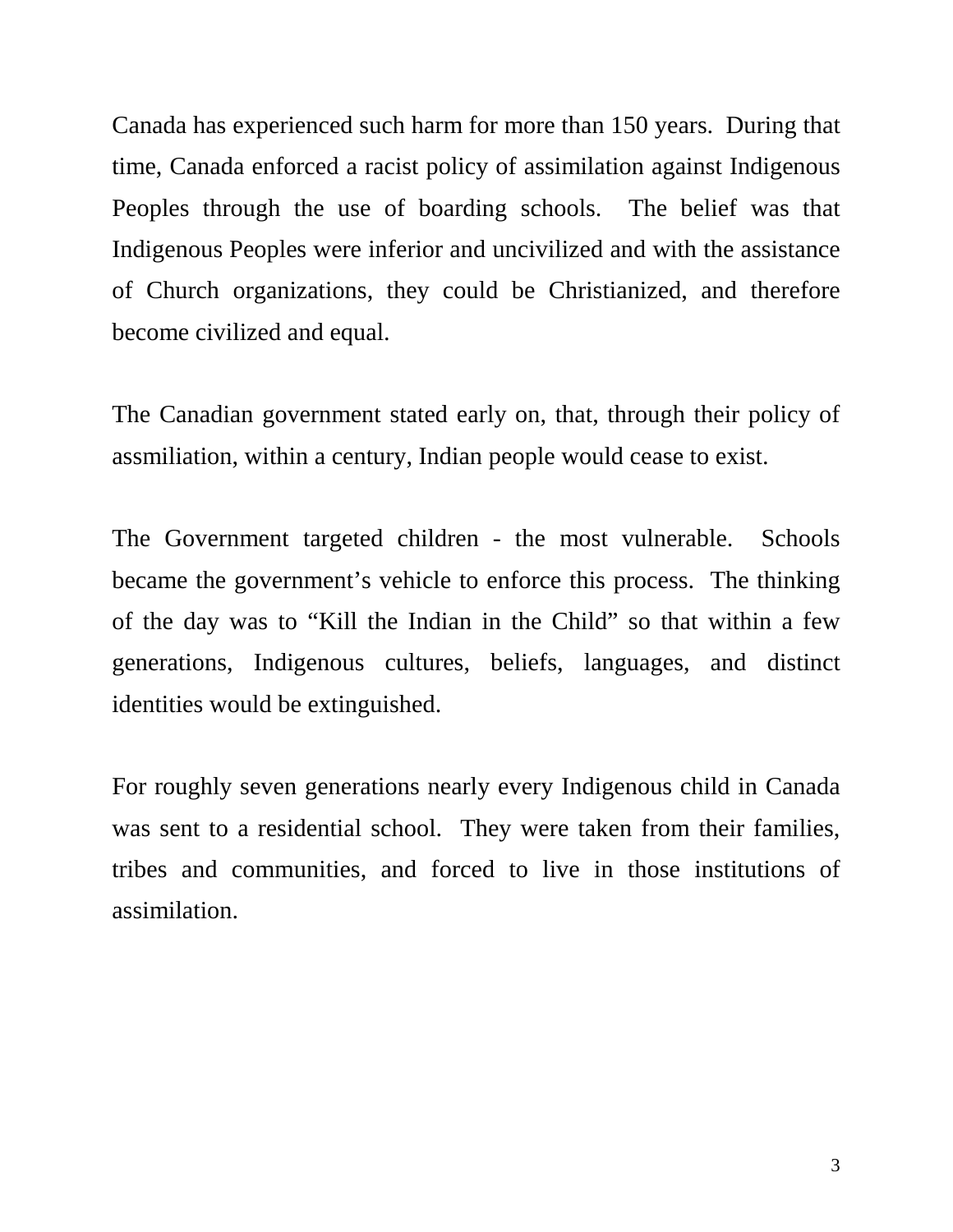The results while unintended have been devastating. We witness it first in the loss of Indigenous languages and traditional beliefs. We see it more tragically in the loss of parenting skills, and, ironically, in unacceptably poor education results. We see the despair that results in runaway rates of suicide, family violence, substance abuse, high rates of incarceration, street gang influence, child welfare apprehensions, homelessness, poverty, and family breakdowns.

Yet while the government achieved such unintended devastation, it failed in its intended result. Indians never assimilated.

Avant même la fermeture du dernier pensionnat indien au milieu des années 1990, on a pu clairement observer un résultat très important. (By the time the last school closed in the mid 1990's, one very important result had become clear.)

La politique avait échoué. (The policy had failed.) La culture, les traditions et les langues autochtones ont subsisté; elles avaient été endommagées et, dans certains cas, gravement; mais elles sont bel et bien vivantes. (Indigenous cultures, traditions, and languages, have survived. They have been damaged, in many cases badly so, but they are still very much alive.)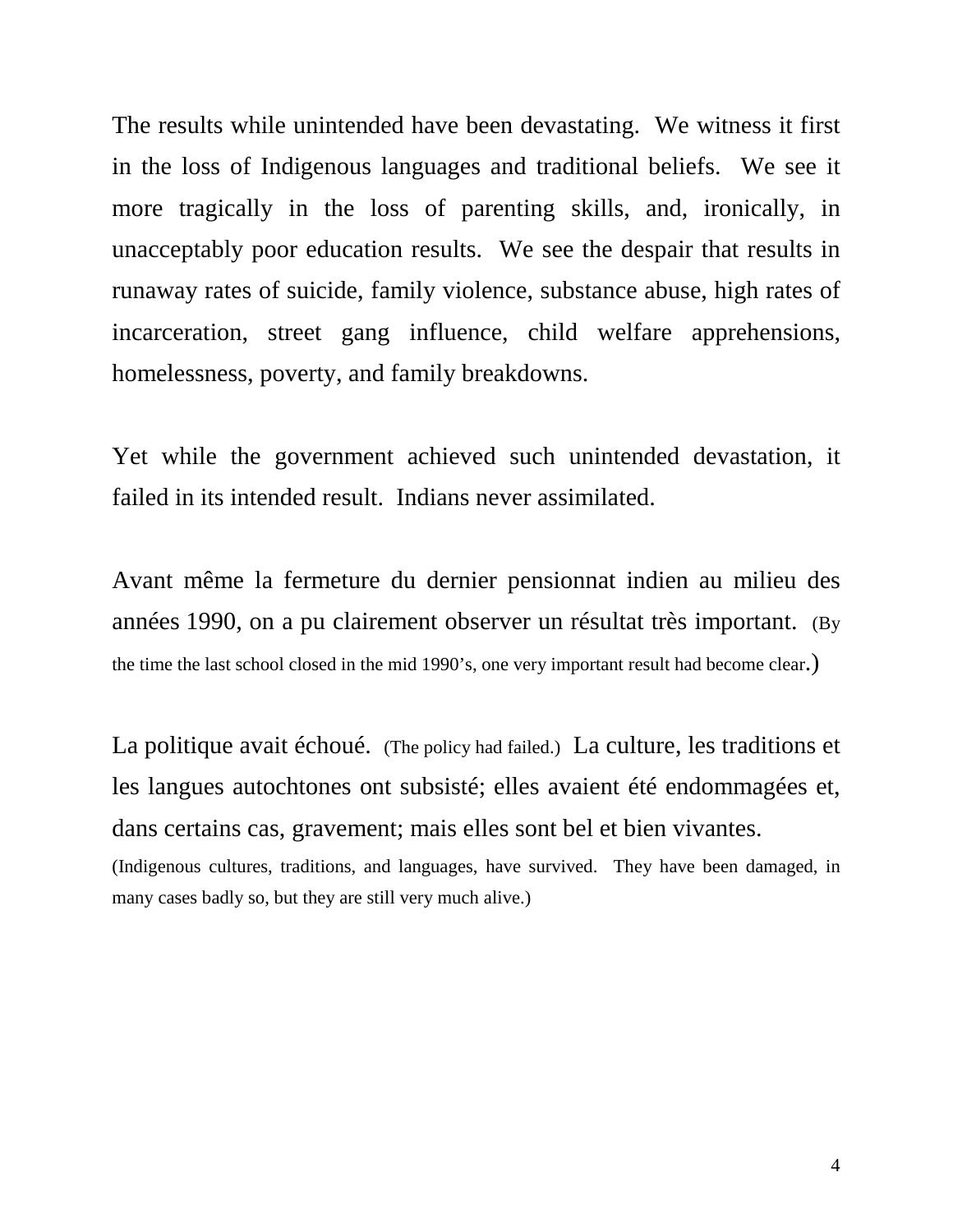Through it all, Indigenous parents and communities had resisted, as best they could, the policy of assimilation and the laws that enforced it. To overcome that resistance, Canada had passed laws that denied Indigenous people the right to vote so they could not influence lawmakers and the laws they made. It created a pass system to control their movement; it declared their traditional ceremonies illegal; it prohibited them from gathering in groups so they could not organize protests, and it made it illegal for them or others to raise money to hire lawyers to take legal action.

Prior to the schools, Indigenous communities and parents had welcomed Europeans to Canada and had shared the natural gifts of the country with them.

They accepted that Europeans had much to offer such as education, in the ways of the world, and literacy. They wanted their children to have those skills and knowledge. In Western Canada, Treaties were signed, and in those treaties, schools were to be provided.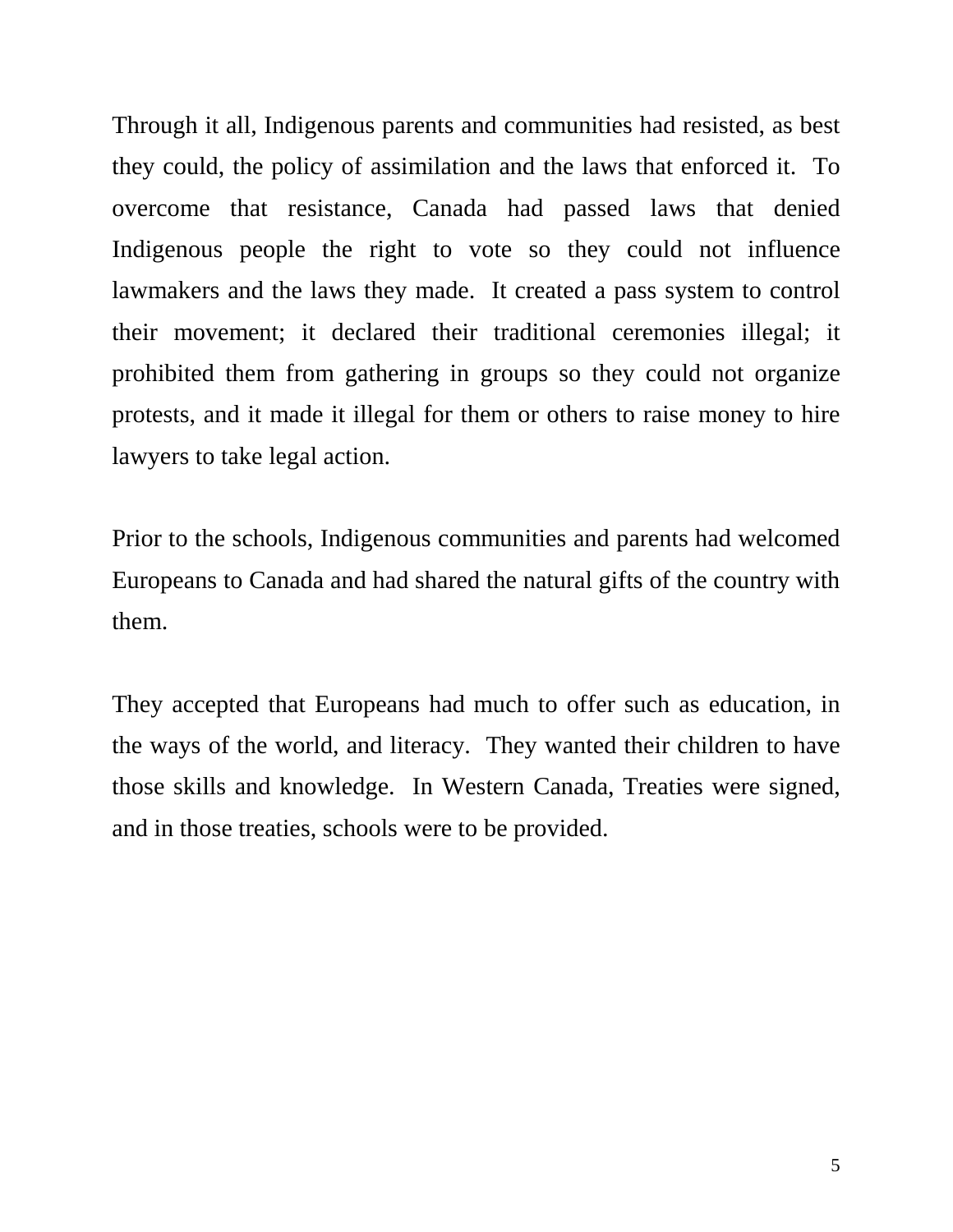But the government implementation of the "schools clause" came with a terrible price. Children were taken forcibly and placed into schools far away from the reserves where the government had promised they would be. In many cases, Indigenous students were subjected to terrible abuse. Hundreds, if not thousands, of them, died in the schools. Parents were not told the full extent of what was happening to their children. Visiting children at the schools was discouraged and in many places not permitted. Loneliness and fear were the indigenous students' constant companions.

In light of its growing failure, and with the dawning of an awareness of what human rights should look like after the Second World War, Canada gradually restored basic human rights to Indigenous people. The pass system; prohibitions on ceremonies; the denial of access to the courts and the denial of the right to vote, all fell away. Beginning in the 1970's, the residential schools era slowly ended with the last residential school closing in 1996. But a great wrong had been done and the damaged and injured survivors of those schools sought redress through an increasingly enlightened Canadian court system.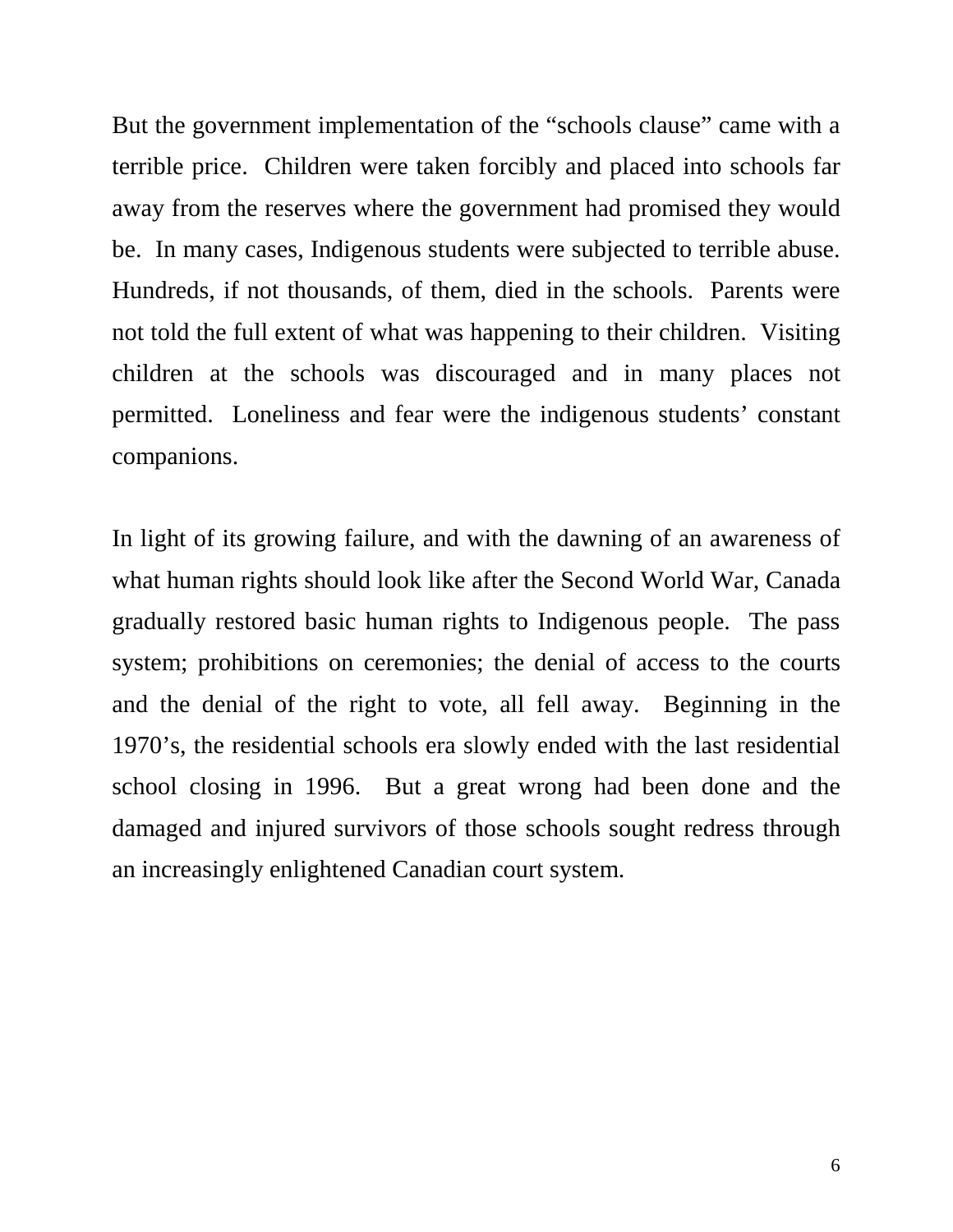Canada and the churches were sued. Individuals were prosecuted for their crimes and, in some cases, finally held to account. But it was soon obvious that a court solution would take too long, be too expensive, and would impose more harm on former students, many of whom were quite elderly.

In 2007, the survivors, the Government and the Churches negotiated a court approved settlement rather than continue fighting through litigation.

The Truth and Reconciliation Commission of Canada was a condition of that settlement. The Settlement Agreement created it. It exists because the survivors wanted it. They agreed to set aside \$60 million of their compensation fund for the Commission's purposes. The Commission functions with survivor money. Unlike others, it is not a government imposed solution.

It is to the courts and the parties of that agreement that the TRC is accountable.

The TRC is not here to lay blame, or to determine guilt. We cannot compel testimony or grant immunity. We do not decide compensation. There are others who do that.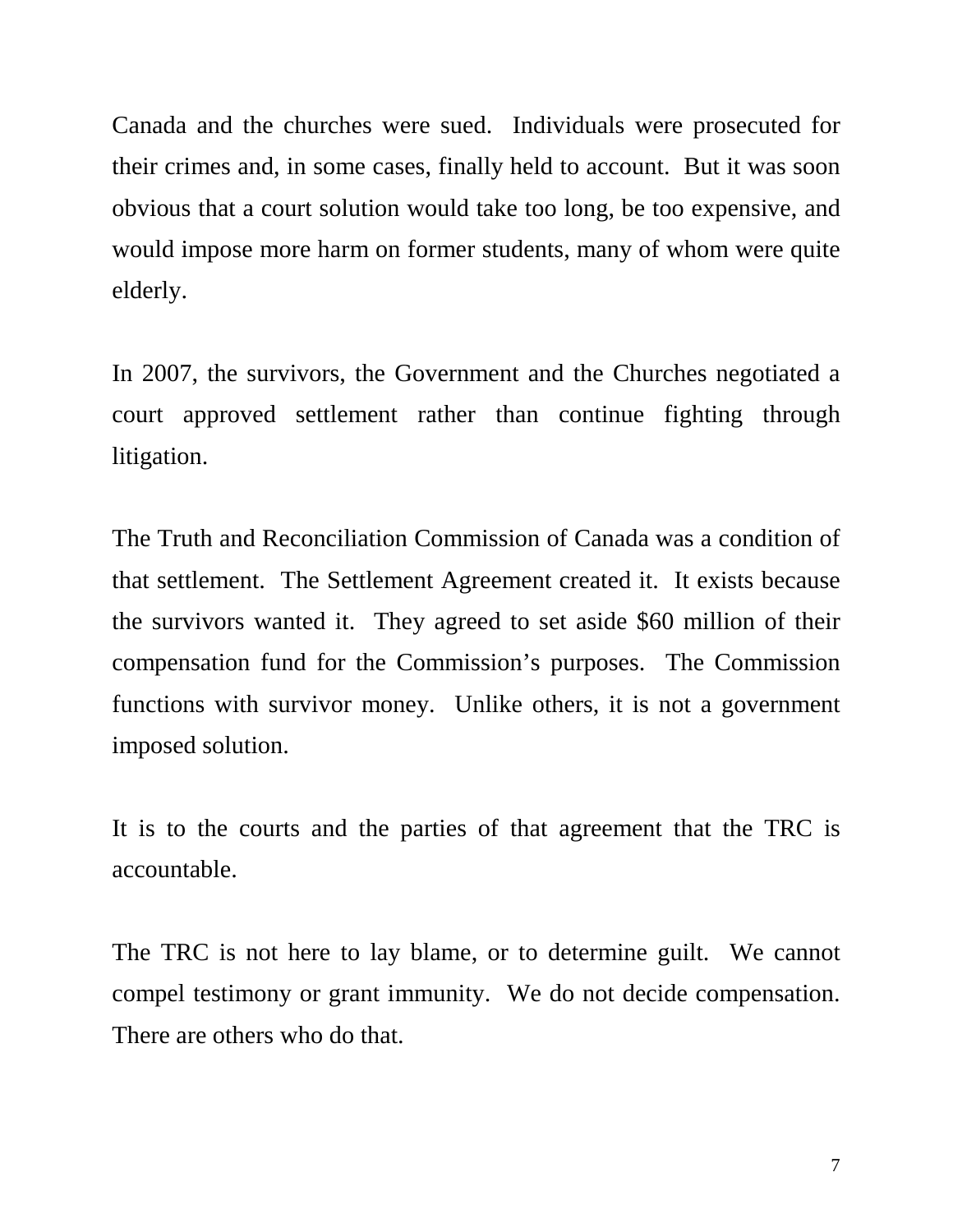We are here to determine our future as a nation. Our first obligation is to show the true and complete story of residential schools.

The history of residential schools is likely the least known dimension of Canadian history. It is not taught in our schools. It is not commemorated anywhere in our country or in our national capital. The 150 year history of residential schools has not been made a part of our national memory. It has been ignored or, worse, dismissed.

What is known however to most Canadians is the present legacy: that Indigenous Peoples in Canada do not have the same standard of life that is enjoyed by mainstream Canada. They easily fall into the trap of blaming Indigenous people for the conditions in which they live and for failing to address their problems adequately. That blaming leads inevitably to disrespect. That disrespect however also comes from the many generations of public policy founded on the view that white Euro-Canadians were superior, a view supported by law and taught in schools to Indigenous and non-Indigenous student alike.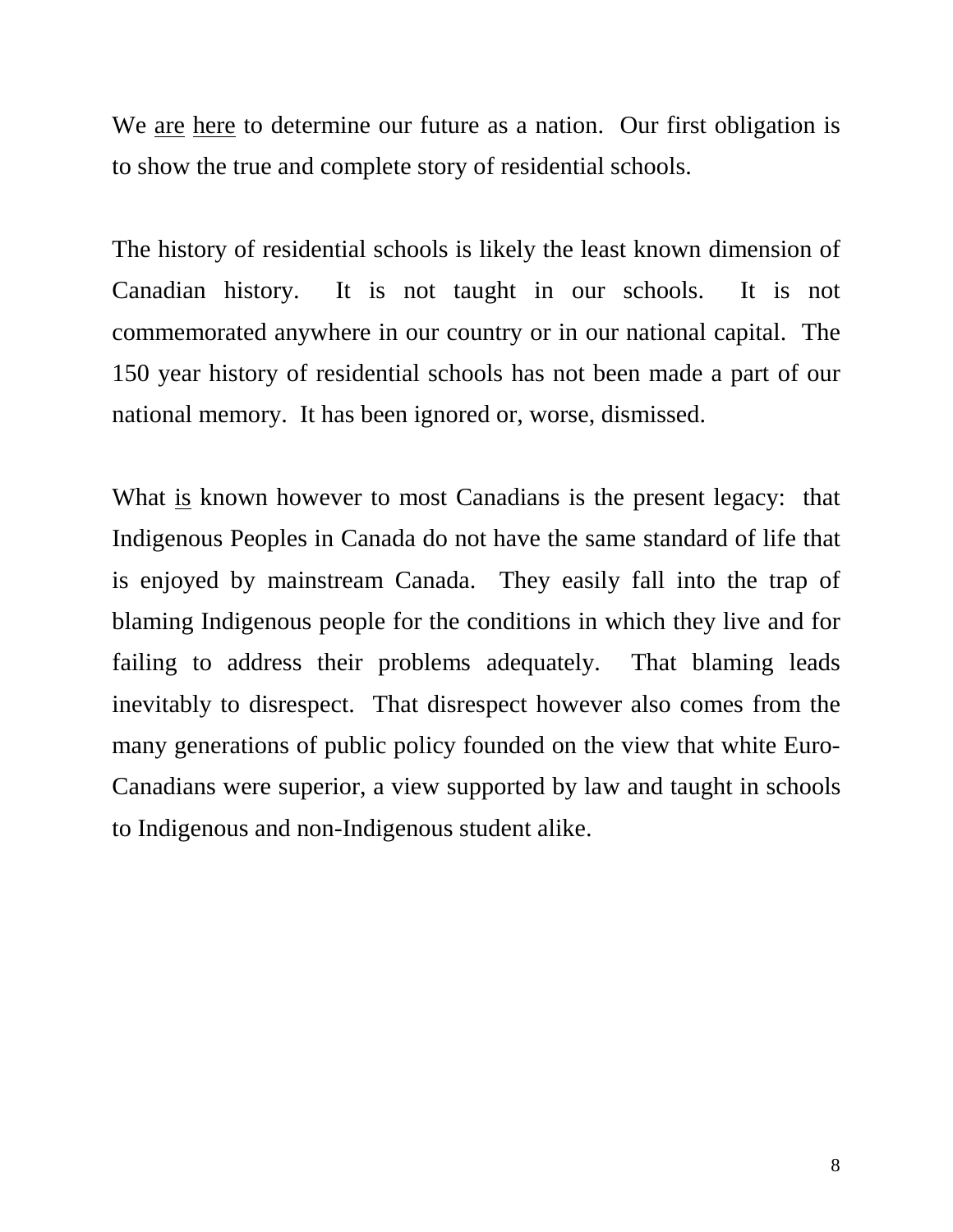Mainstream Canada sees the dysfunction of Indigenous communities, but have no idea how that happened, what caused it, or how government contributed to that reality through the residential school policy. They do not realize that just as Indigenous children were taught that they were inferior, so were non-Indigenous children. They do not realize that for the non-Indigenous child, this teaching had an insidious aspect – it reinforced a false belief in their own superiority. This too must be addressed. Most Canadians do not realize therefore that for there to be true reconciliation, they must be part of the solution.

Education, delivered through residential schools, was the tool for assimilation. It was education that helped to perpetuate the situation we see today for Indigenous Peoples in Canada.

We at the TRC believe that it will be education, again, that will be the tool that best addresses all of that, for education will create knowledge and from knowledge will come understanding. From understanding will come respect – both self respect for Indigenous people and mutual respect for all.

We are determined to tell all of Canada, and the people of the world, that history. We will do that through gathering and revealing the experiences of those who attended the schools; worked at the schools; or had any role in the operation of the schools.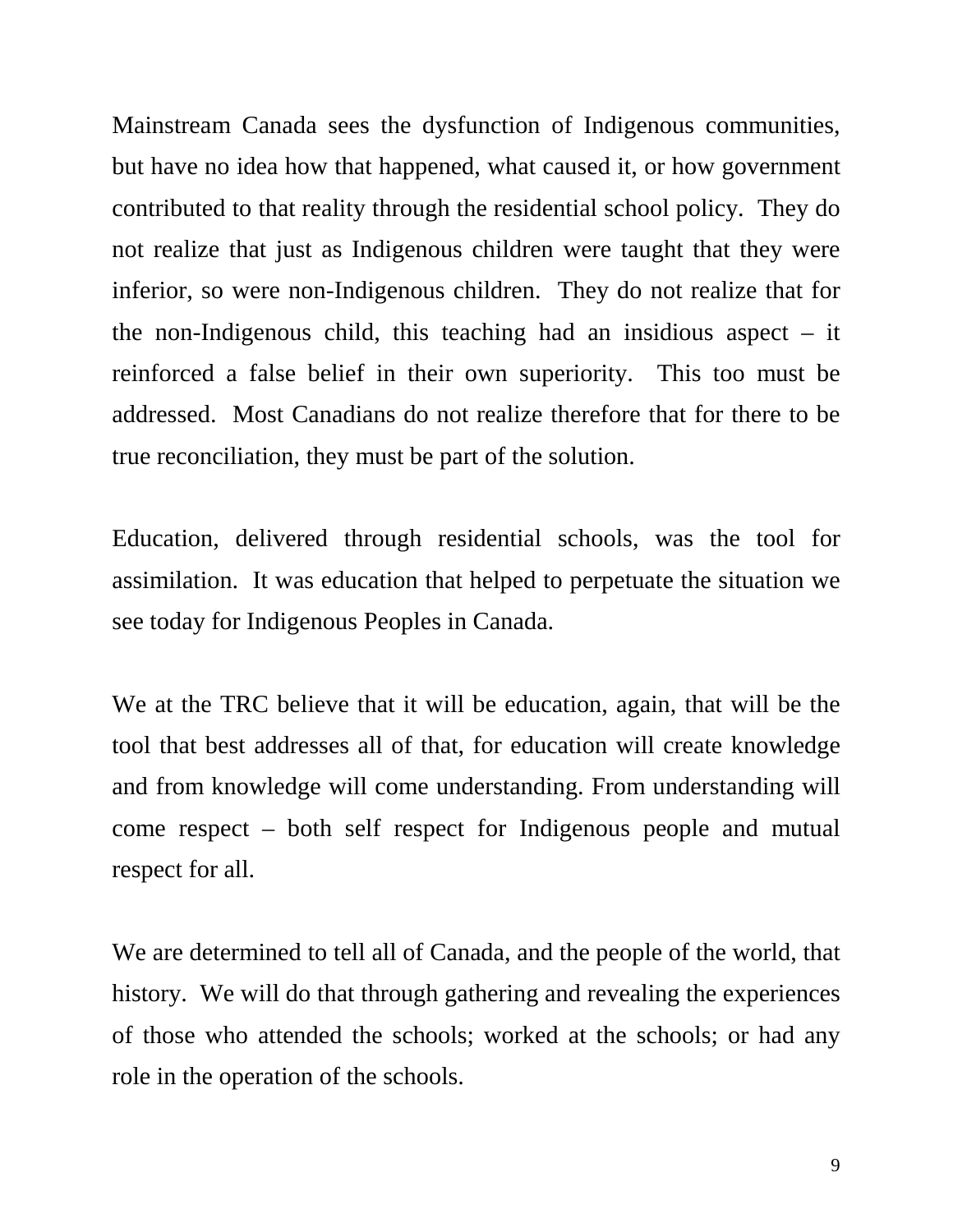We, through our Commission, will gather statements from all of those individuals and their children, who wish to tell us how that experience impacted them. And we will make that information available to everyone.

That history is something that we all must teach our children and grandchildren. That history must be offered in classrooms across the country. We call for these things so that in a few generations, in place of disruption, dysfunction and disrespect, we will see a Canada where the relationship between Indigenous Canadians and non-Indigenous Canadians is founded on mutual respect.

But there is an aspect of respect that is fundamentally important. We, at the Commission, are aware of the degree to which the intergenerational survivors, the current children and grandchildren of survivors, hunger for more than just knowing why. We know that they also hunger for a proper sense of self. The need to assist current and future generations of Indigenous youth to find their place and purpose through cultural and language revitalization is quite apparent. Indigenous children are much more than the colour of their skin, they are the products of their community and they have the right to know what that community is.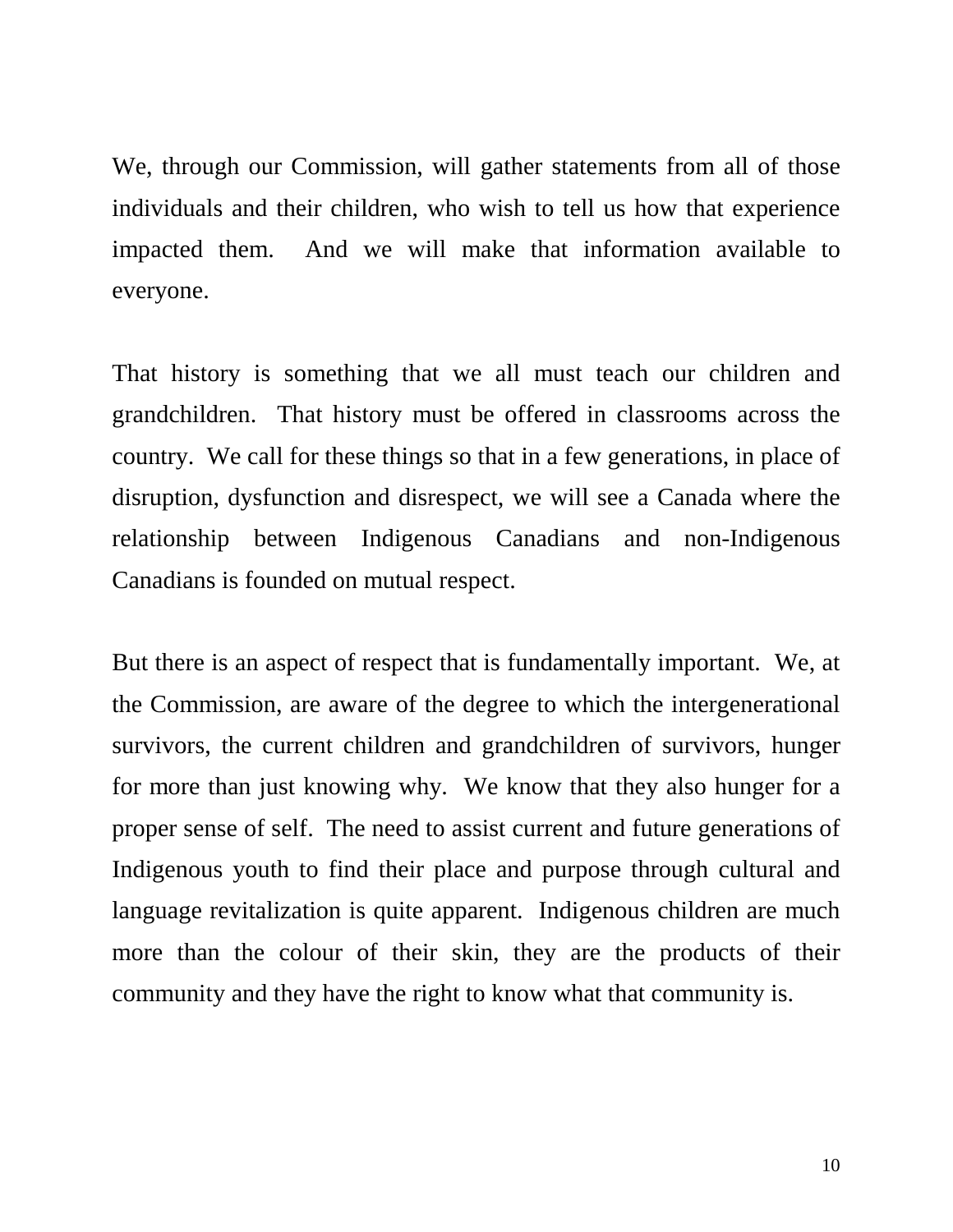They have the right to know where they have come from, where they are going, why they are here and who they are. The answers to such questions of life are not found in books. They are found in the experience of one's relationship with family and with friends, and in the teachings of the community to which you feel you belong. Non-Indigenous youth by and large have that. Indigenous youth do not. We see therefore that in order for there to be mutual respect, for indigenous youth, there must also be a process to help them achieve self respect. It is an aspect of the reconciliation component of our mandate that we take very seriously.

Our work is just beginning. In a few short weeks, we will meet at our first National Event with residential school survivors and others who will provide statements to us. Many of these individuals will speak of their experiences for the first time. The rest of Canada will be invited to come and listen and speak of what they need to say as well.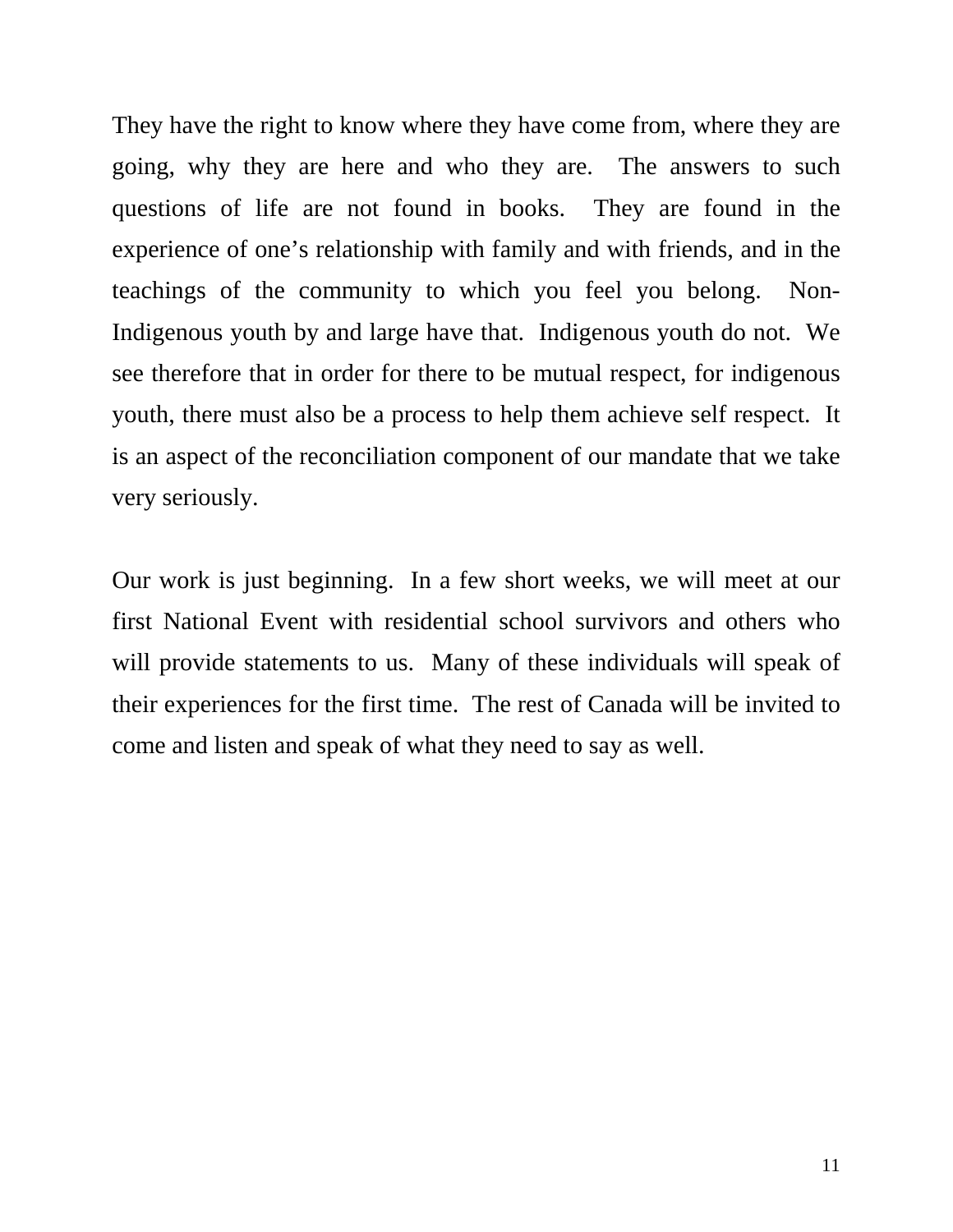The international community has something to contribute to this process. We invite you all to participate with us and bear witness to our activities. We also would like to propose that the United Nations Permanent Forum sponsor an International Roundtable on truth commissions to be spearheaded by the Truth and Reconciliation Commission of Canada, within the next two years. At that Roundtable, we would propose to discuss how truth commissions should impact the lives of the Indigenous peoples of the World. We would also propose to discuss how truth commissions have contributed to the advancement of the United Nations Declaration on the Rights of Indigenous Peoples.

We close by observing that things are changing dramatically. We point to and acknowledge the Government of New Zealand for its announcement last week that it will adopt the United Nations Declaration on the Rights of Indigenous Peoples.

We point to and acknowledge the statement by the representative of the United States of that country's willingness to review its opposition to the Declaration and to consult its Indigenous Peoples as it does so.